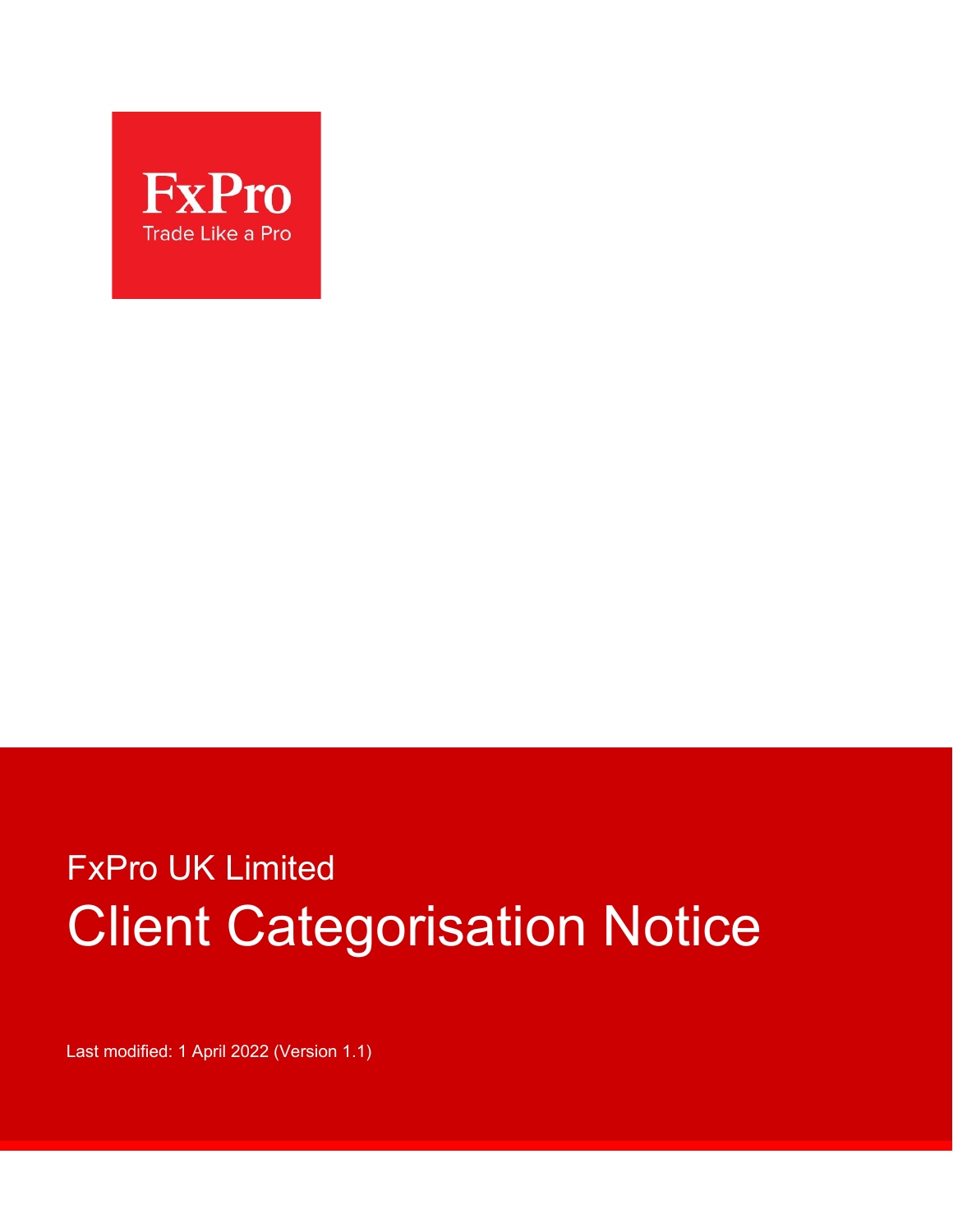## **Contents**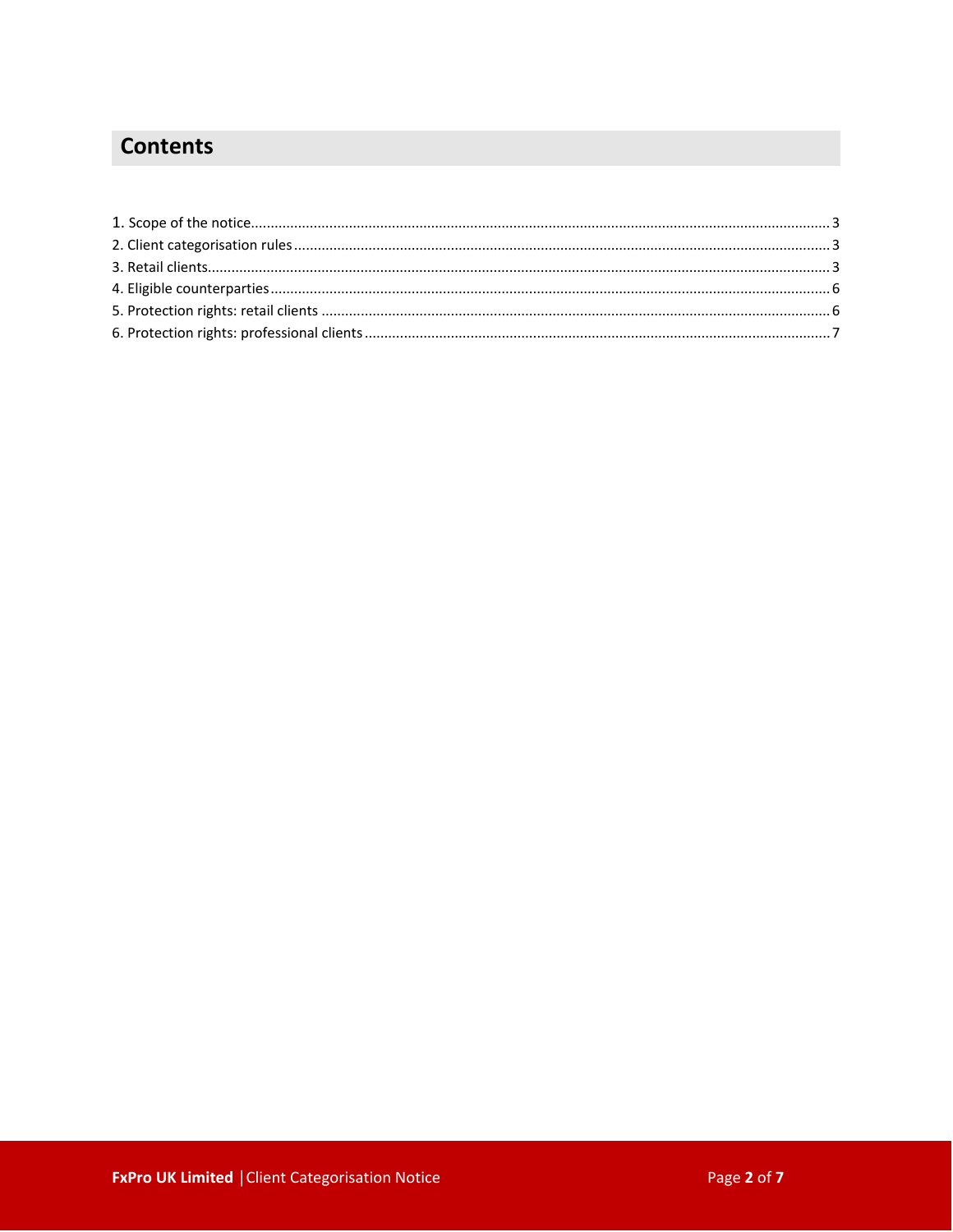## **1. Scope of the notice**

- 1.1 FxPro UK Limited (**FxPro**, **us**, **we** and **our**) is required to classify each client as 'Retail', 'Professional Client' or 'Eligible Counterparty'.
- 1.2 We may occasionally review your categorisation and re-categorise you differently, if necessary.
- 1.3 Before opening an account and/or carrying out any activity with us, please ensure you take sufficient time to read this and any other additional documentation and information available to you via our website for your benefit and protection . You should contact us for any further clarification.
- 1.4 Unless otherwise defined here, capitalised terms have the same meaning as in the Terms and Conditions.

#### **2. Client categorisation rules**

- 2.1 There are three (3) client categories under the Financial Conduct Authority (**FCA**) rules. Each category, as presented below, entails a different level of protection:
	- a) retail;
	- b) professional; and
	- c) eligible counterparty.
- 2.2 You will automatically be categorised as a 'Retail Client', unless we notify you otherwise. If you wish to be re-categorised, you should contact us in writing requesting us to do so.
- 2.3 Re-categorisation requests should be product-specific, as it is possible to be considered a retail client for some products and a professional client for other products.
- 2.4 We may request additional information and documents to examine your re-categorisation request and may decline the same, if necessary.

#### **3. Retail clients**

- 3.1 A Retail Client is a client who is not a Professional Client or an Eligible Counterparty.
- 3.2 A Retail Client is not generally considered to have relevant or sufficient experience for investment business. Retail Clients are therefore afforded with the highest level of protection under FCA regulations, as indicated in section 6 below.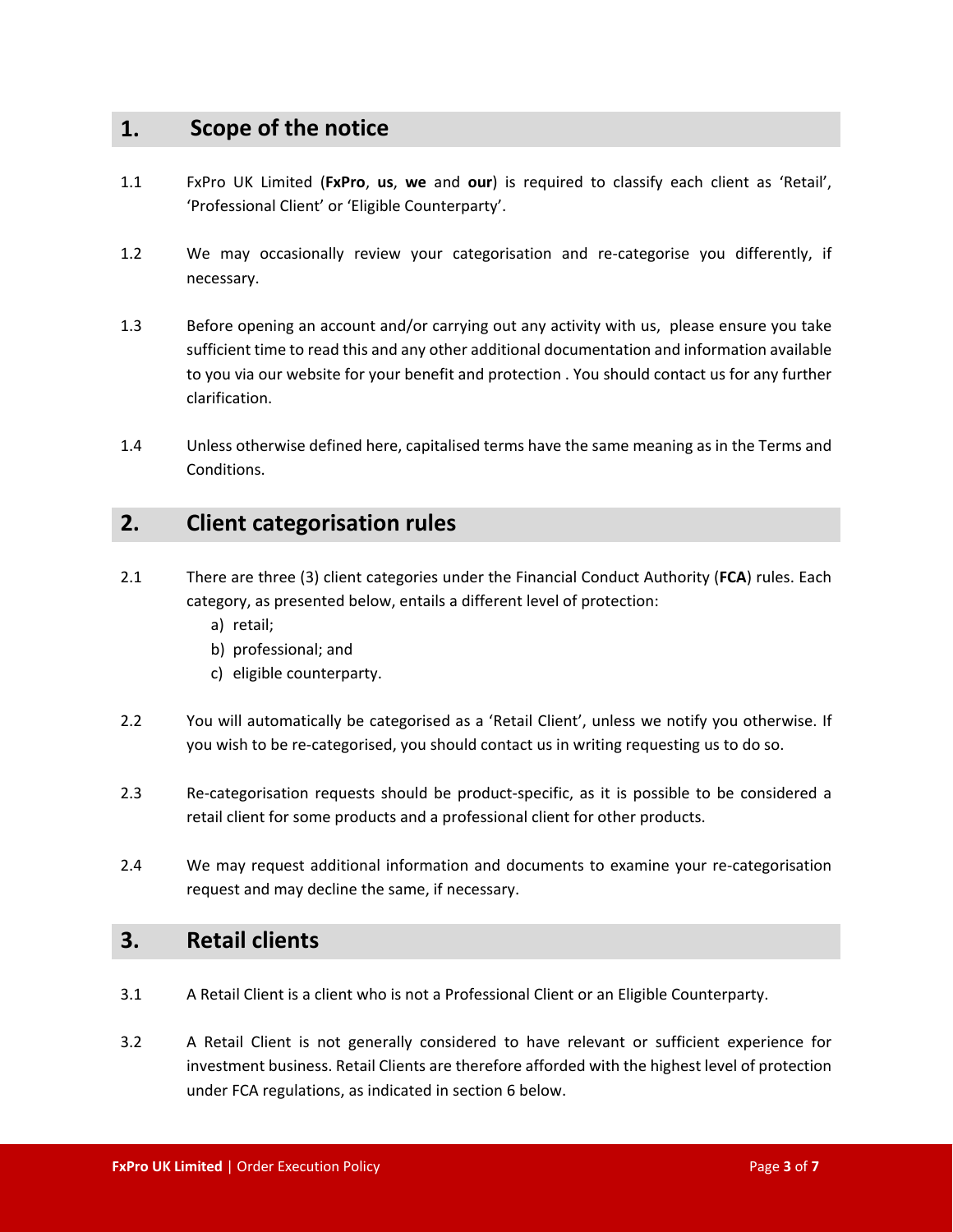## **4. Professional clients**

1

4.1 A Professional Client is a client that is either a 'per se' professional Client or an 'elective' Professional Client.

#### 4.2 **'Per Se' Professional Client, is:**

- 1. **An entity** required to be authorised or regulated to operate in the financial markets, whether authorised in the UK or a third country, including:
	- a. a credit institution;
	- b. an investment firm;
	- c. any other authorised and regulated financial institution;
	- d. an insurance company;
	- e. a collective investment scheme or its management company;
	- f. a pension fund or its management company;
	- g. a commodity or commodity derivatives dealer;
	- h. a local authority;
	- i. any other institutional investor.
- 2. In relation to the Markets in Financial Instruments Directive (**MiFID**) or equivalent third country business, **a large undertaking** meeting two (2) of the following size requirements on a company basis:
	- a. balance sheet total of EUR 20m or over;
	- b. net turnover of EUR 40m or over;
	- c. own funds of EUR 2m or more.
- 3. In relation to a business that is not MiFID or equivalent third country business, **a large undertaking** that meets any of the following conditions:
	- a. A **body corporate** (including a limited liability partnership), which has (or any of whose holding companies or subsidiaries has) (or has had at any time during the previous two years) called up share capital or net assets, of at least £5 million (or its equivalent in any other currency at the relevant time);
	- b. An **undertaking** that meets (or any of whose holding companies or subsidiaries meets) two (2) of the following conditions:
		- i. a balance sheet total of EUR 12.5m;
		- ii. a net turnover of EUR 25m;
		- iii. an average number of 250 employees during the year.
	- c. A **partnership or unincorporated association**, which has (or has had at any time during the previous two years) net assets of at least £5 million (or its equivalent in any other currency at the relevant time) and calculated - in the case of a limited partnership - without deducting loans owing to any of the partners;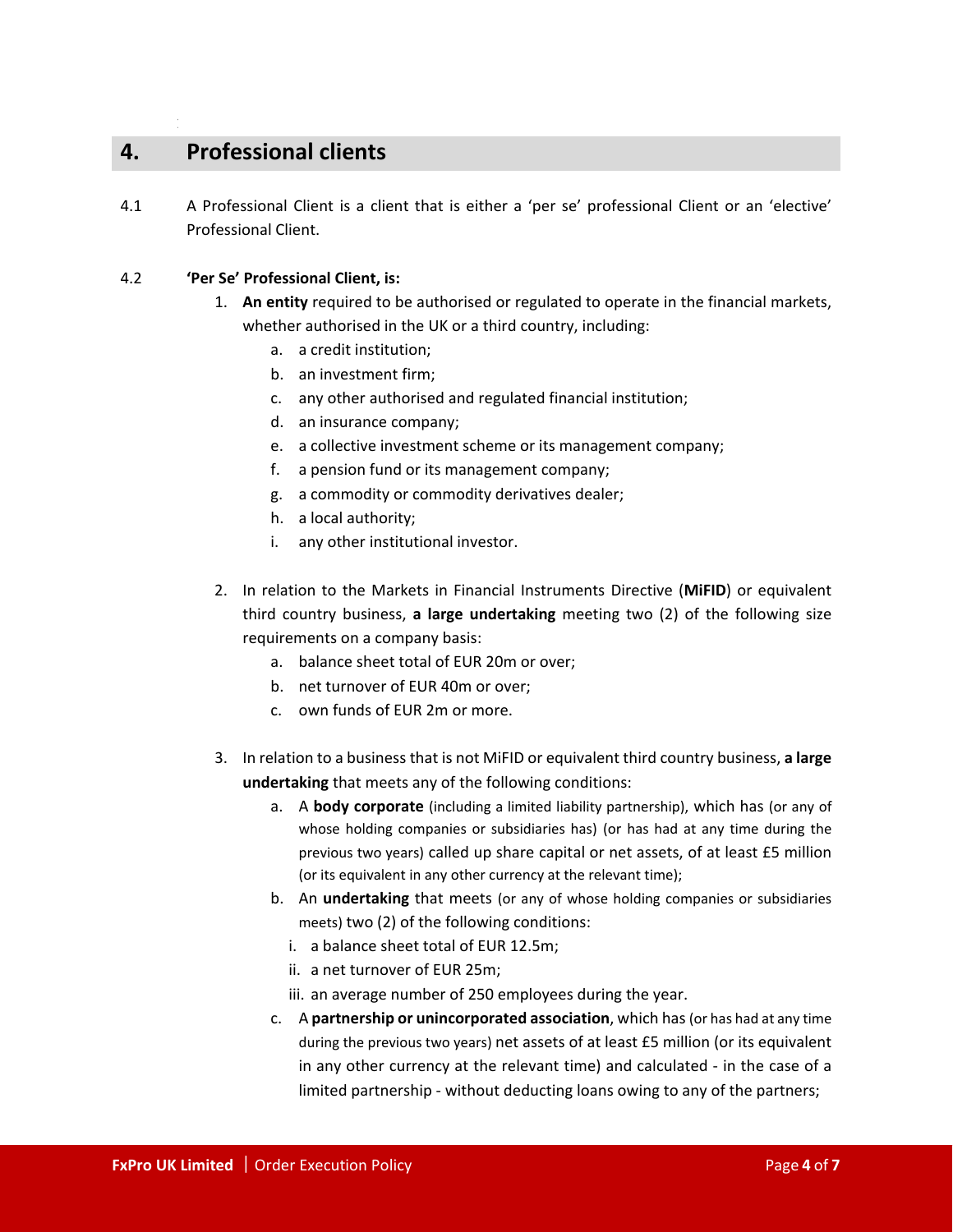- d. A **trustee of a trust** (other than an occupational pension scheme, SSAS, personal pension scheme or stakeholder pension scheme), which has (or has had at any time during the previous two (2) years) assets of at least GBP 10m (or its equivalent in any other currency at the relevant time) calculated by aggregating the value of the cash and designated investments forming part of the trust's assets, but before deducting its liabilities;
- e. A **trustee of a trust** (other than an occupational pension scheme, SSAS, personal pension scheme or stakeholder pension scheme) where the scheme has (or has had at any time during the previous two (2) years):
	- i. at least 50 members; and
	- ii. assets under management of at least GBP 10 million (or its equivalent in any other currency at the relevant time)
- f. A **national or regional government**, including a public body that manages public debt at national or regional level, a central bank, an international or supranational institution (such as the World Bank, the IMF, the ECP, the EIB) or another similar international organisation;
- g. **Another institutional investor** whose main activity is to invest in financial instruments (in relation to the firm's MiFID or equivalent third country business) or designated investments (in relation to the firm's other business). This includes entities dedicated to the securitisation of assets or other financing transactions.
- 4.3 You may elect to be treated as a Professional Client, namely to be categorised as an **Elective Professional Client,** provided that you meet both the Quantitative and Qualitative tests and the acknowledgements mentioned in paragraph 3 below are provided:
	- 1. **Qualitative Test**: We undertake an assessment of your expertise, experience and knowledge that gives us reasonable assurance, in light of the nature of the transactions or services envisaged, that you are capable of making your own investment decisions and also understand the risks involved. Answers to the Appropriateness test may be used to perform the above assessment and/or additional information may be requested for the assessment.
	- 2. **The Quantitative Test**: At least two (2) of the following criteria must be satisfied:
		- a) You have carried out transactions, in significant size, on the relevant market at an average frequency of ten (10) per quarter, over the previous four (4) quarters;
		- b) The size of your portfolio of financial instruments (defined as including cash deposits and financial instruments) exceeds EUR 500K;
		- c) You work or have worked in the financial sector for at least one (1) year in a professional position, which requires knowledge of the transactions or services envisaged.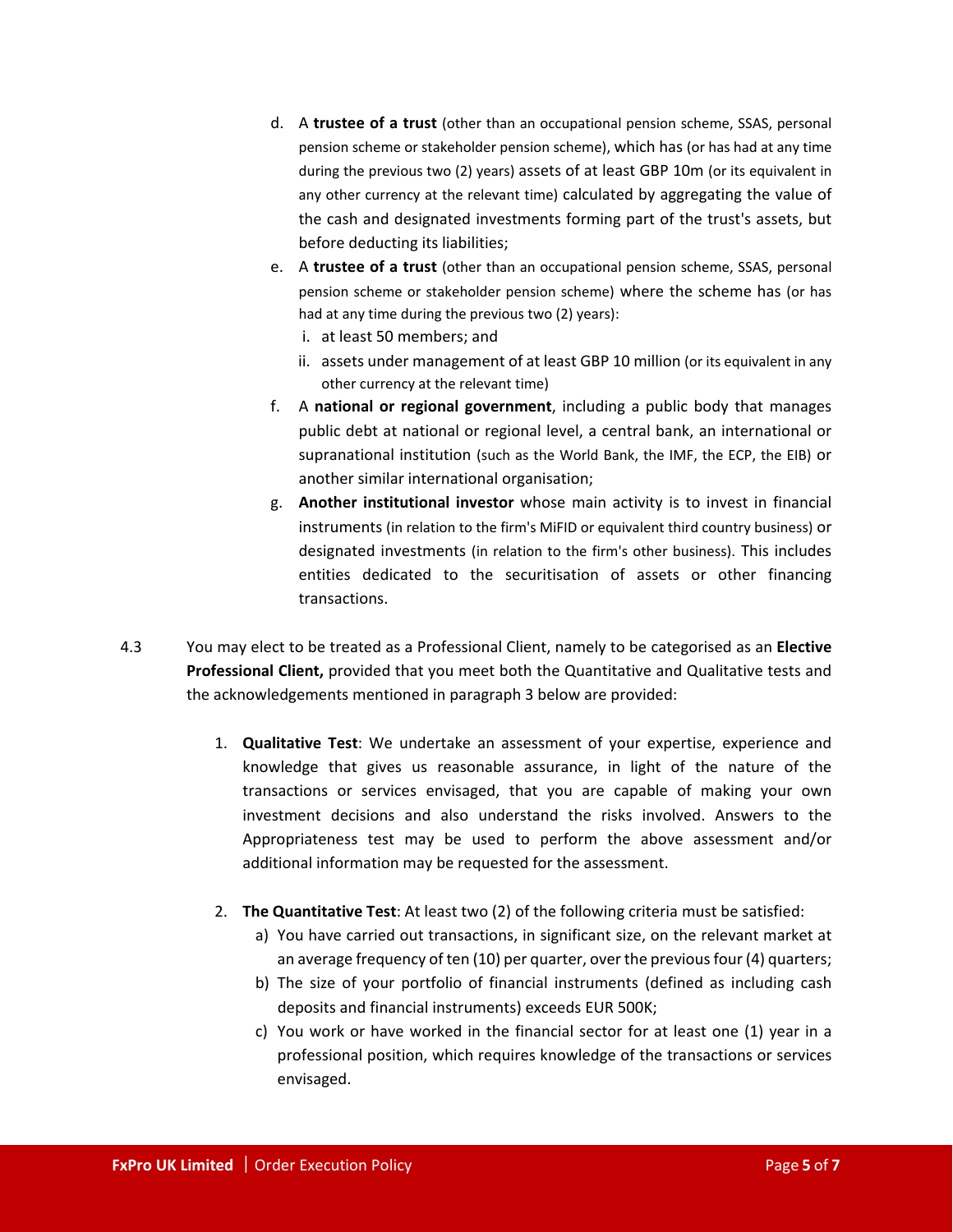- 3. **Acknowledgements and Warnings:**
	- a) You must provide an acknowledgement in writing that you wish to be treated as a Professional Client either generally, or in respect of a particular service or transaction or type of transaction or product;
	- b) We provide you with a clear warning of the protections and investor compensation rights that you may lose; and
	- c) You must provide an acknowledgement in writing, in a separate document from the contract, stating that you are aware of the consequences of losing such protections.

## **5. Eligible counterparties**

- 5.1 **Eligible Counterparty** is a client that is either a 'per se' eligible counterparty or an 'elective' eligible counterparty.
- 5.2 We do not classify any clients as Eligible Counterparties.

## **6. Protection rights: retail clients**

- 6.1 Considering that Retail Clients do not have relevant or sufficient experience for investment services, they are afforded with the highest level of protection under the FCA regulatory system. Specifically, the following protections are available to a Retail Client:
	- i. **Disclosure of information:** We provide our Retail Clients with more information and disclosures regarding our company, its products, services, commission, costs and charges.
	- ii. **Safeguarding of Client Instruments & Funds:** We ensure the safeguarding of client instruments and the separation, or 'segregation', of client money from our own money, which must be held in designated client bank accounts. Segregation of client money ensures that in the event we become insolvent, funds held in these accounts will be returned to the clients, minus the administrators' cost in handling and distributing these funds, instead of being treated as recoverable assets by general creditors of the firm.
	- iii. **Complaint Aid & Compensation:** Retail Clients have the right to submit their complaints to the [Financial Ombudsman Service](https://www.financial-ombudsman.org.uk/) (**FOS**) and may also benefit from the maximum protection available under th[e Financial Services Compensation Scheme](https://www.fscs.org.uk/) (**FSCS**).
	- iv. The FSCS is the UK's compensation funds of last resort for clients of authorised financial services firms, such as FxPro. This means that FSCS can pay compensation to consumers should we become insolvent or cease trading *(*primary pooling event*).* Our Retail Clients fall